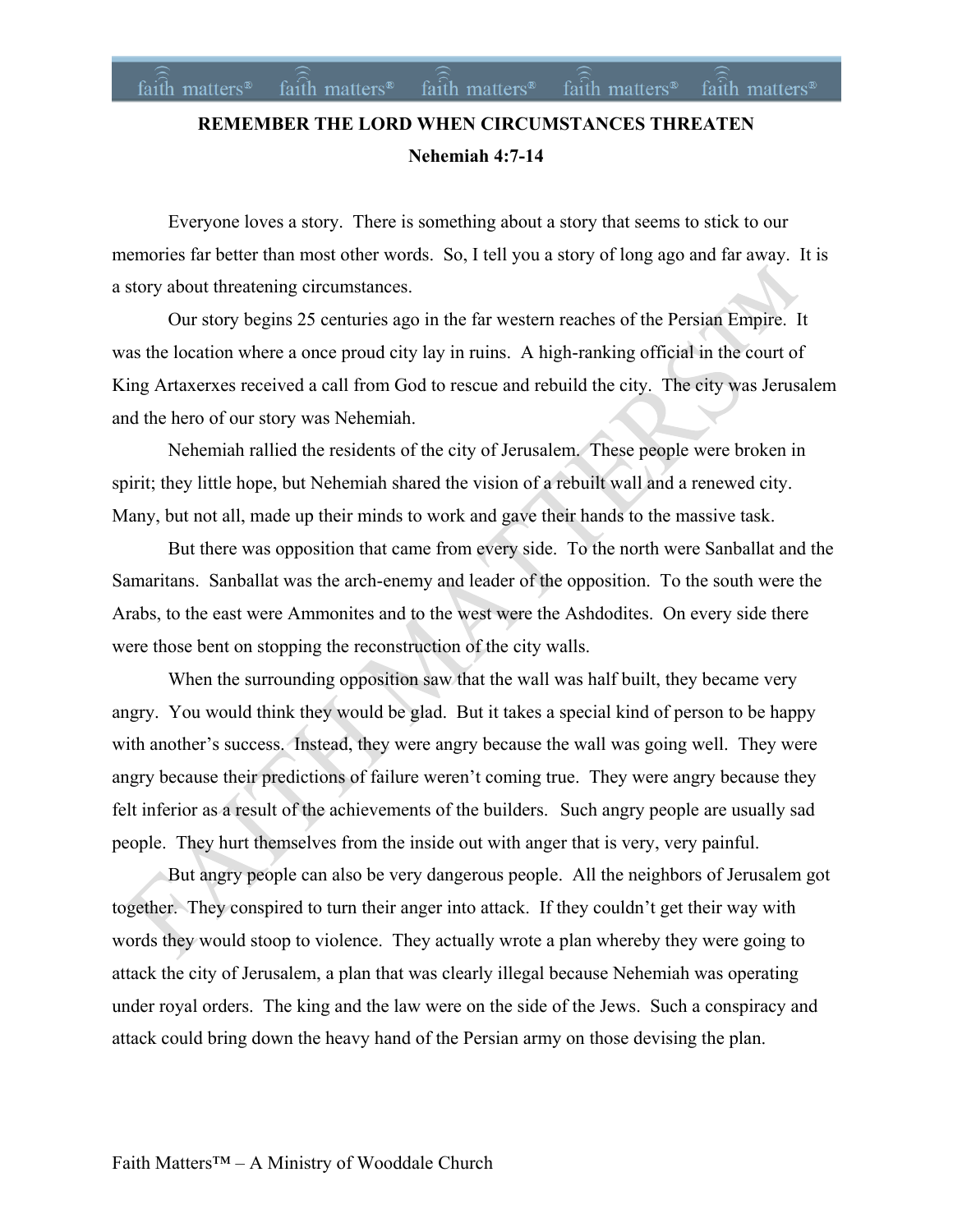## faith matters<sup>®</sup> faith matters<sup>®</sup> faith matters<sup>®</sup> faith matters<sup>®</sup> faith matters<sup>®</sup>

Angry people do some crazy things. When people are angry they are controlled more by their emotions than by reason. They lash out in violence and give little thought to the law or the consequences of their actions.

Actually, I think they hoped there would never be an attack. They planned it, but they hoped the mere threat of an attack would so scare and confuse the Jews that they would stop building the wall and their plan would be accomplished without any bloodshed. But such tactics have a danger all their own because such threats too often get out of hand and end up where no one ever would have anticipated.

Well, Nehemiah, the leader of the Jews, found out about the conspiracy. He heard about the threatened attack by the Samaritans, Arabs, Ammonites and Ashdodites. Actually, it wasn't a secret! Those surrounding enemies wanted Nehemiah and the people of Jerusalem to know about the proposed attack. They just didn't want them to know when the attack was coming. They wanted to scare the workers so they wouldn't work.

That meant that Nehemiah faced a very real problem. The very prospect of an attack became a drain both on emotions and on resources. So he did two things; he prayed and he set a guard. What an amazing example of faith and works!

Medieval monks had a Latin saying: "Ora et Laborem" which meant "prayer and work". That's the way Nehemiah figured it: prayer plus guards. Prayer that trusted God; guards that met responsibility. There are some people who pray without work and are irresponsible; there are other people who work without prayer and they are unspiritual. The best is to have both! Nehemiah was a man who trusted God and met the responsibilities God had given to him.

Then a very sad and scary thing happened. The workers of Judah wanted to quit! Just when the wall was half done. They said, "The strength of the laborers is giving out, and there is so much rubble that we cannot rebuild the wall." Actually, this was a song. Everyone was singing the popular jingle. The bad news was traveling fast, morale was sinking and the work was stopping.

There was truth to the jingle. With half the workers now keeping guard day and night, they were tired. And the ones not keeping guard had twice the work to do. Everyone was getting tired and tired people become discouraged people. And the rubbish! The years of ruin had left lots of trash. It was piling up and getting in the way. Work was hard to do.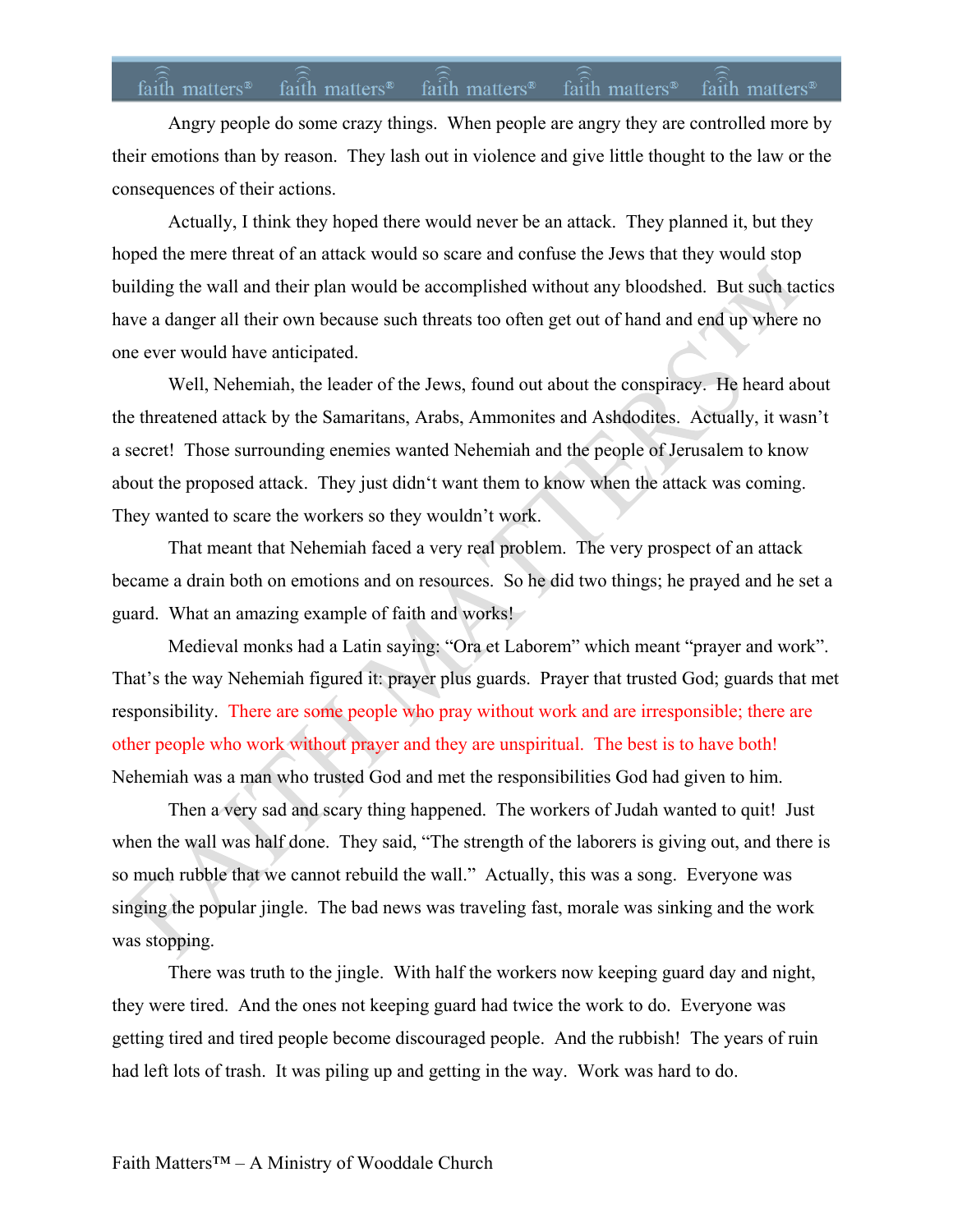## faith matters<sup>®</sup> faith matters<sup>®</sup> faith matters® faith matters® faith matters<sup>®</sup>

You know, it always happens. People have great dreams to build marriages and businesses and churches and walls, then come the tiredness and the trash. It gets folks down. There's a desire to quit halfway through.

Their spirits were broken; their bodies were weary; their trash was piled high; they wanted to stop. So they sang, "We cannot rebuild the wall." But that really wasn't the reason they wanted to quit. The real reason they wanted to quit was because they were scared. They had heard what the Samaritans, Arabs, Ammonites and Ashdodites were saying: "Before they know it or see us, we will be right there among them and will kill them and put an end to the work." They were sacred by the words of others. Just because someone said it they believed it!

Has this ever happened to you? Everything was going great and then someone said something threatening. You started to worry. Their words had a strange power over you and began to steal your happiness and weaken your strength. You felt like quitting but you needed a better excuse than the words of your enemies. So you found an excuse, a rationalization.

Yes, they were scared. And the rumors continued to rumble. Again and again the Jews who lived out near the Samaritans, Arabs, Ammonites and Ashdodites kept visiting Jerusalem and saying, "Wherever you turn, they will attack us." The workers were getting the message: "Quit working and get going!" Those who had come in from the villages to help needed to get back to the villages before the attack came and those who lived in Jerusalem needed to go with them or their families might be killed. What good was a noble project if you died in the process of accomplishing it? They were scared; that was the real reason that they wanted to quit.

They would have quit, if it hadn't been for Nehemiah. He was a capable leader. He was smart enough to figure out what was really happening and spiritual enough to trust God for the outcome. So here's what he did. Nehemiah brought the people together in clusters, usually by their families. He asked them to take their weapons, typically farmers' weapons of spears and swords and bows, not the weapons of a large army like the Persians with battering ram and catapult, and stand in the holes in the wall. That accomplished two things. For the enemies on the outside looking at the wall all they could see was that every place there was a breach there were people ready to fight. And so they imagined that the parts of the wall behind which they could not see also had soldiers with spears and bows and swords. And they imagined that the entire inside perimeter of the city of Jerusalem and its wall were filled with those who were ready to fight. That gave second thoughts to the attackers.